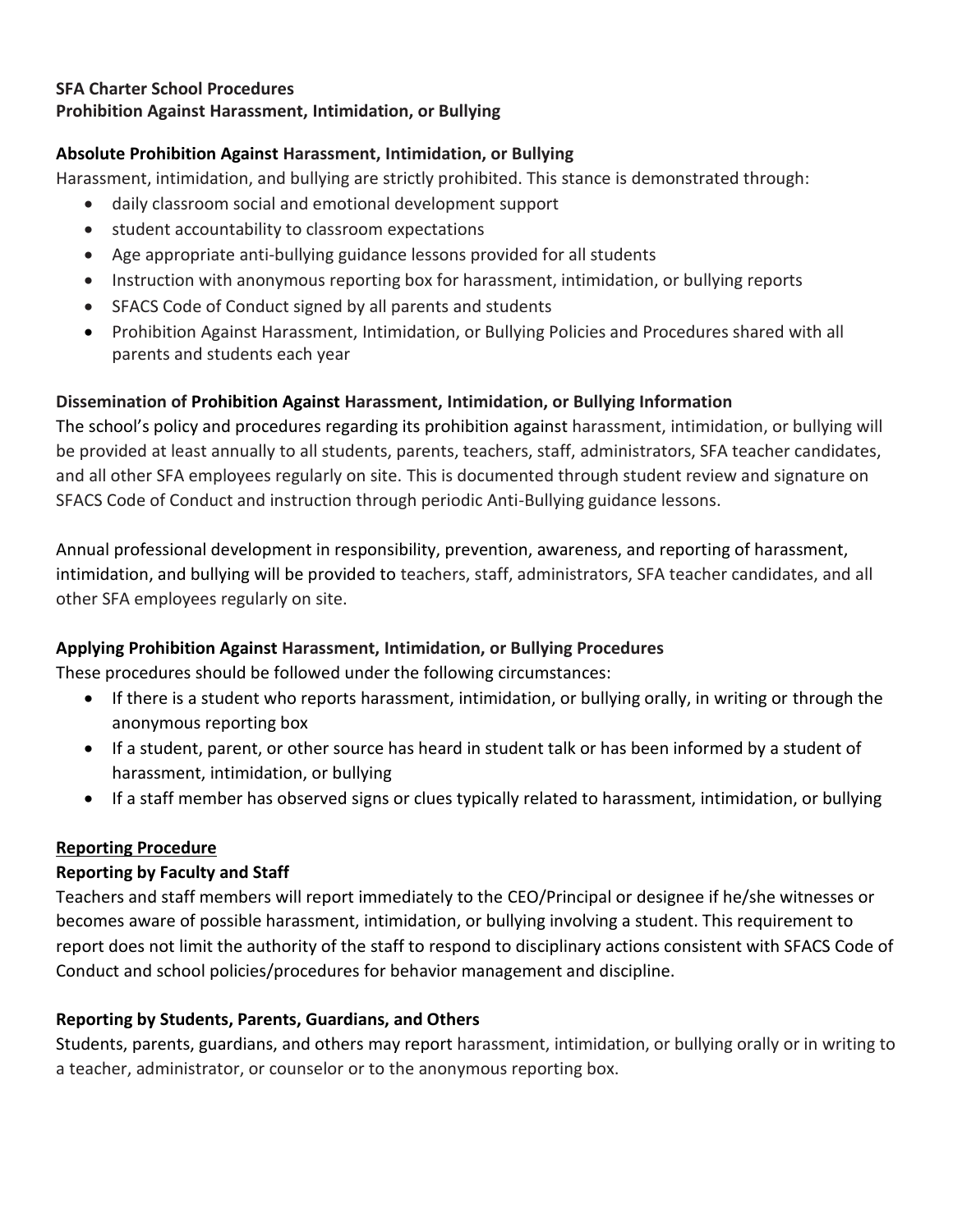Students who either believe that they are the victims of bullying or have witnessed harassment, intimidation, or bullying are expected to report incidents orally or in writing to a teacher, administrator, or counselor or to the anonymous reporting box.

#### **Investigative Procedure**

The following are standard guidelines for responding to a report of harassment, intimidation, or bullying. All reports will be taken seriously. These guidelines will be adapted as necessary to respond as appropriately as possible to the report.

The CEO/Principal or designee will investigate promptly any and all reports of harassment, intimidation, or bullying. In doing so, consideration will be given to the information available, including the nature of the allegation and the ages of the students involved. Three stages of investigation will take place:

#### **Pre-Investigation**

Before fully initiating the investigation, the CEO/Principal or designee will determine if there is a need to take temporary and immediate actions to support and/or protect the alleged victim from further potential incidents or concern. In taking such action, the rights of both the alleged victim and the alleged bully must be taken into account. Possible adjustments to the school environment or increased supervision will be considered depending on the circumstances.

#### **During Investigation**

Investigations will be conducted in a timely manner and be consistent with current school policies and procedures. The investigation should be completed within three school days after the date of the initial report but the CEO/Principal or designee shall take additional time if necessary to complete a thorough investigation. During the investigation, the CEO/Principal or designee will interview students, staff, witnesses and parents/guardians as necessary. Using the "Bullying Checklist for schools" by Texas School Safety Center, the investigator will seek to determine the basis of the complaint to see if the report meets the definition of harassment, intimidation, or bullying. (see Prohibition Against Harassment, Intimidation, or Bullying Policy)

To the extent possible, given the responsibility to investigate and address the matter, the investigator will maintain the confidentiality of the individual(s) who reported and the witness(es). The CEO/Principal or designee, upon determination of a substantiated report, will notify the parents/guardians of the student who has been an alleged target and the parents of the alleged aggressor within three school days after the initial report. The CEO/Principal or designee may only disclose information to a parent/guardian about his/her own child.

#### **Post Investigation**

School personnel are required to weigh all of the facts and circumstances objectively to determine if the alleged events occurred and if a charge of harassment, intimidation, or bullying is substantiated. If substantiated, the administrator or designee will take steps reasonably designed to prevent recurrence and to ensure that the target is not restricted in participating in school or in benefitting from school activities. The CEO/Principal or designee will:

1. Determine what remedial or adaptive actions are required, if any, and